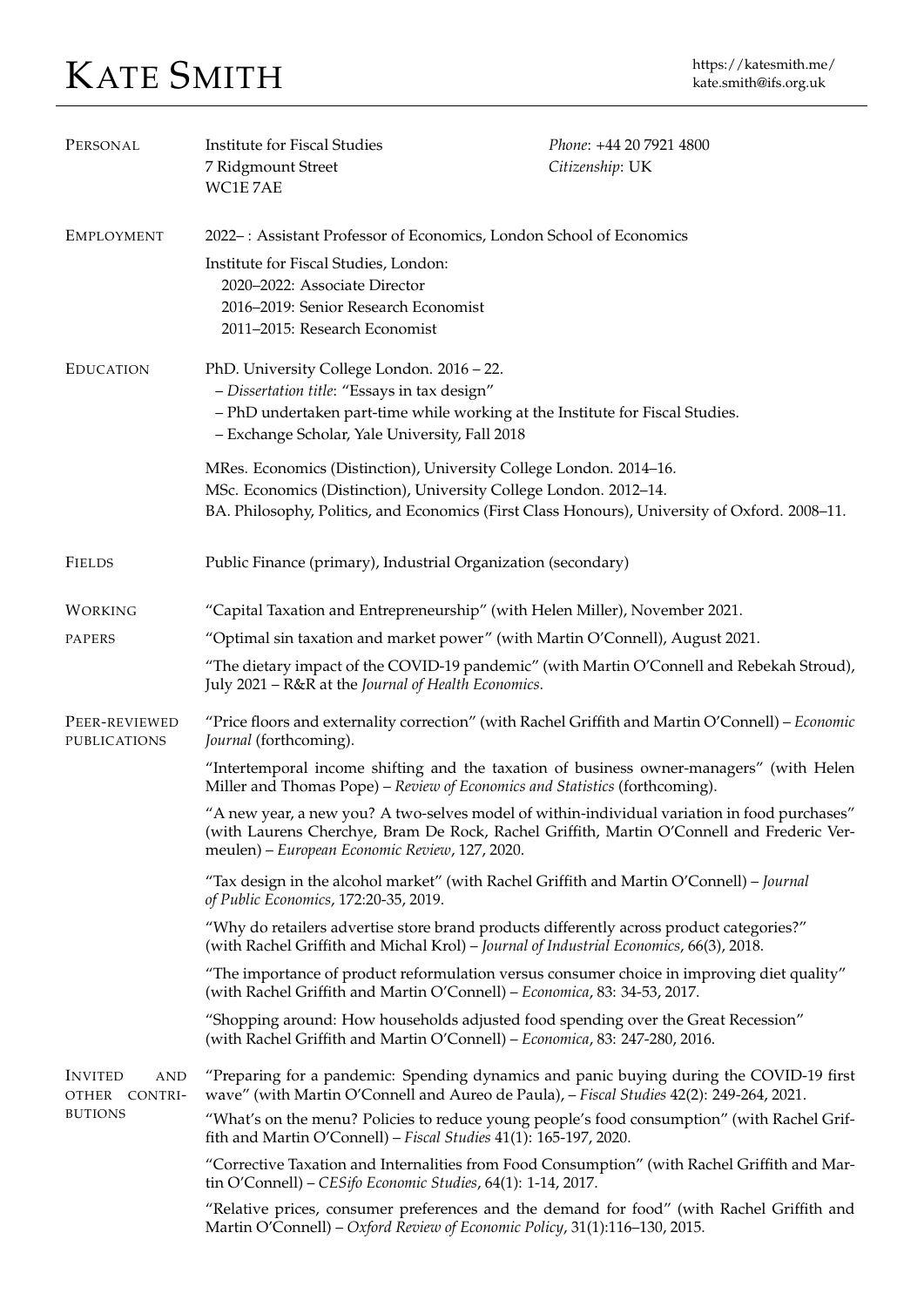| <b>GRANTS</b><br><b>AND</b><br><b>AWARDS</b>                             | 2020-23: "State dependence in food markets and public policy", Co-Investigator, ESRC Open<br>Research Area, £490,000.                                                                                                                                              |  |
|--------------------------------------------------------------------------|--------------------------------------------------------------------------------------------------------------------------------------------------------------------------------------------------------------------------------------------------------------------|--|
|                                                                          | 2020-21: "The impact of the COVID-19 crisis on nutrition", Co-Investigator, UKRI Ideas to Ad-<br>dress COVID-19, £111,000.                                                                                                                                         |  |
|                                                                          | 2019-22: "Designing policy aimed at encouraging entrepreneurial entry", Principal Investigator,<br>ESRC New Investigator, £298,000.                                                                                                                                |  |
|                                                                          | 2017: Economic Journal Referee Prize.                                                                                                                                                                                                                              |  |
|                                                                          | 2016: "The impact of changing trade tariffs on the food prices faced by households", ESRC<br>Impact Acceleration Account, £20,000.                                                                                                                                 |  |
|                                                                          | 2011: Hicks Prize, $1^{st}$ of 141 students in Economics. University of Oxford.                                                                                                                                                                                    |  |
|                                                                          | 2011: Sloan Memorial Prize, 1 <sup>st</sup> of 229 students in Philosophy, Politics, and Economics. Trinity Col-<br>lege, University of Oxford                                                                                                                     |  |
| SELECTED POL-<br><b>ICY WRITINGS</b>                                     | "Tackling heavy drinking through tax reform and minimum unit pricing" (with Rachel Griffith<br>and Martin O'Connell) - IFS Briefing Note No. 311, November 2020.                                                                                                   |  |
|                                                                          | "The evidence on the effects of soft drinks taxes" (with Rachel Griffith, Martin O'Connell,<br>and Rebekah Stroud) - IFS Briefing Note No. 255, September 2019.                                                                                                    |  |
|                                                                          | "Children's exposure to TV advertising of food and drink" (with Rachel Griffith,<br>Martin O'Connell, and Rebekah Stroud) - IFS Briefing Note No. 238, May 2018.                                                                                                   |  |
|                                                                          | "Proposed minimum unit price for alcohol would lead to large price rises "(with Rachel Griffith<br>and Martin O'Connell) - IFS Briefing Note No. 222, December 2017.                                                                                               |  |
|                                                                          | "The exposure of households' food spending to tariff changes and exchange rate movements"<br>(with Peter Levell and Martin O'Connell) - IFS Briefing Note No. 213, July 2017.                                                                                      |  |
|                                                                          | "Using taxation to reduce sugar consumption" (with Rachel Griffith, Melanie Luhrmann<br>and Martin O'Connell) - IFS Briefing Note No. 180, March 2016.                                                                                                             |  |
|                                                                          | "Sugary drinks tax: response from the Institute for Fiscal Studies"<br>(with Martin O'Connell and Peter Levell) - The Lancet, 387, 10031, pp.1907-1908.                                                                                                            |  |
|                                                                          | "Excise Duties" (with Peter Levell and Martin O'Connell)<br>- IFS Green Budget (eds.) Emmerson, Johnson and Joyce, February 2016.                                                                                                                                  |  |
|                                                                          | "Food expenditure and nutritional quality over the Great Recession"<br>(with Rachel Griffith and Martin O'Connell) - IFS Briefing Note No. 143, November 2013.                                                                                                     |  |
| <b>SEMINARS</b><br><b>AND</b><br><b>CONFERENCES</b><br>(incl. scheduled) | 2022: Oxford, Stanford, Chicago, LSE, Wisconsin, Royal Holloway, Washington University Olin<br>Business School, Centre for Competition Policy Annual Conference, Barcelona GSE Summer<br>Forum, Oxford CBT Annual Symposium.                                       |  |
|                                                                          | 2021: ENTER Jamboree, NBER Business Taxation, National Tax Association, IFS-STICERD sem-<br>inar, University of Edinburgh, University of Arizona.                                                                                                                  |  |
|                                                                          | 2020: CEPR Business Taxation (St Gallen), Econometric Society World Congress, NBER Business<br>Taxation in a Federal System, INRAE.                                                                                                                                |  |
|                                                                          | 2019: AEA Annual Meetings (Atlanta), University of Oxford, Centre for Business Taxation (Ox-<br>ford), EEA Annual Congress (Manchester).                                                                                                                           |  |
|                                                                          | 2018: King's College London, CPEG-PEUK workshop (Toronto), OTPR 30th Anniversary con-<br>ference (Michigan), NBER SI Entrepreneurship (Boston), IIPF Annual Congress (Tampere), La-<br>bor/Public Prospectus Lunch (Yale), National Tax Association (New Orleans). |  |
|                                                                          | 2017: IFS (London), RES Annual Conference (Bristol), Journees LAGV (Aix-en-Provence), IIPF<br>Annual Congress (Tokyo).                                                                                                                                             |  |
|                                                                          | 2016: IIPF Annual Congress (Lake Tahoe), Public Economics UK (Oxford), DIW seminar (Berlin),<br>Econometric Society Winter Meetings (Edinburgh).                                                                                                                   |  |
|                                                                          | 2015: Centre for Competition Policy (University of East Anglia), IFS, World Congress of the<br>Econometric Society (Montreal).                                                                                                                                     |  |
|                                                                          | 2014: IFS (London), RES Annual Conference (Manchester), EEA Annual Congress (Toulouse).                                                                                                                                                                            |  |
|                                                                          | 2013: European Association for Research in Industrial Economics (Evora), EEA Annual<br>Congress (Gothenburg), RES Annual Conference (Royal Holloway).                                                                                                              |  |
|                                                                          | 2012: Econometrics and IO of Food and Nutrition (Toulouse), EEA Annual Congress (Malaga),<br>Resource Allocation within Households (IFS).                                                                                                                          |  |